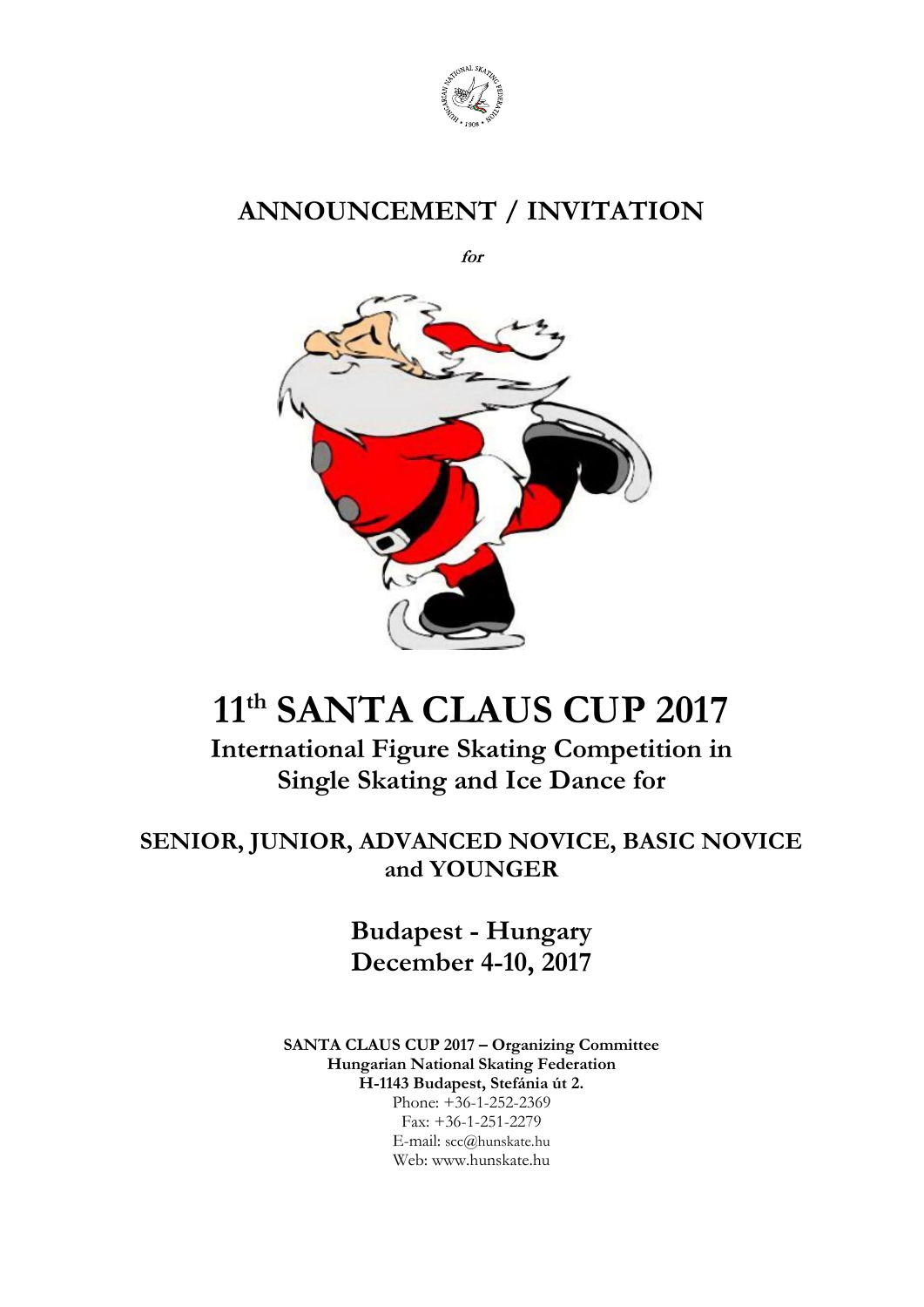

# **WELCOME**

**The Hungarian National Skating Federation and the Organizing Committee are glad to invite you and your club to participate in the SANTA CLAUS CUP 2017.**

# **INTRODUCTION**

The **Santa Claus Cup 2017 International Competition in Figure Skating and Ice Dance** will be conducted in accordance with the ISU Constitution and General Regulations 2016, the Special Regulations & Technical Rules Single & Pair Skating and Ice Dance 2016, and the relevant ISU Communications.

All Members of the ISU and Clubs being members of National Skating Federations associated with the ISU, are invited to take part in the competition. **Competitors taking part in the Senior, Junior and Advanced Novice category must be entered through their respective Member Federation.**

Participation in the 11th Santa Claus Cup is open to all Competitors who belong to an ISU Member, and qualify with regard to eligibility according to Rule 102, provided their ages fall within the limits specified in Rule 108, paragraph 3 a) and they meet the participation, citizenship and residency requirements in Rule 109, paragraphs 1 through 5 in accordance with the ISU General Regulations 2016 or any update of this and ISU Communication 2030 or any update of this Communication.

In accordance with Rule 109 of the ISU General Regulations and ISU Communication 2030 all Skaters who do not have the nationality of the Member by which they have been entered or who, although having such nationality, have in the past represented another Member, must produce an ISU Clearance Certificate. **Passports of all Skaters, as well as the ISU Clearance Certificate, if applicable, must be presented for verification at the accreditation of the event.**

## **TECHNICAL DATA**

**All categories according to ISU rules 2016.**

| Place of competition: | <b>Tüskecsarnok</b> National Sports Centre<br>(1117 Budapest, Magyar tudósok körútja 7.)<br>Rink is indoor, heated ice rink with a surface of $60 \times 30$ meters, located near<br>the centre of Budapest. |
|-----------------------|--------------------------------------------------------------------------------------------------------------------------------------------------------------------------------------------------------------|
| Date:                 | 4-10. December, 2017                                                                                                                                                                                         |
| Organizer:            | Hungarian National Skating Federation<br>H-1143 Budapest, Stefánia út 2., Fax: +36 1 251 2279<br>E-mail: scc@hunskate.hu - Web: www.hunskate.hu                                                              |
| Categories:           | <b>Single Skating</b><br>- Senior, Junior, Advanced Novice, Basic Novice A & B, Cubs, Chicks                                                                                                                 |
|                       | <b>Ice Dance</b>                                                                                                                                                                                             |

- Senior, Junior, Advanced Novice, Basic Novice, NON-ISU Basic Novice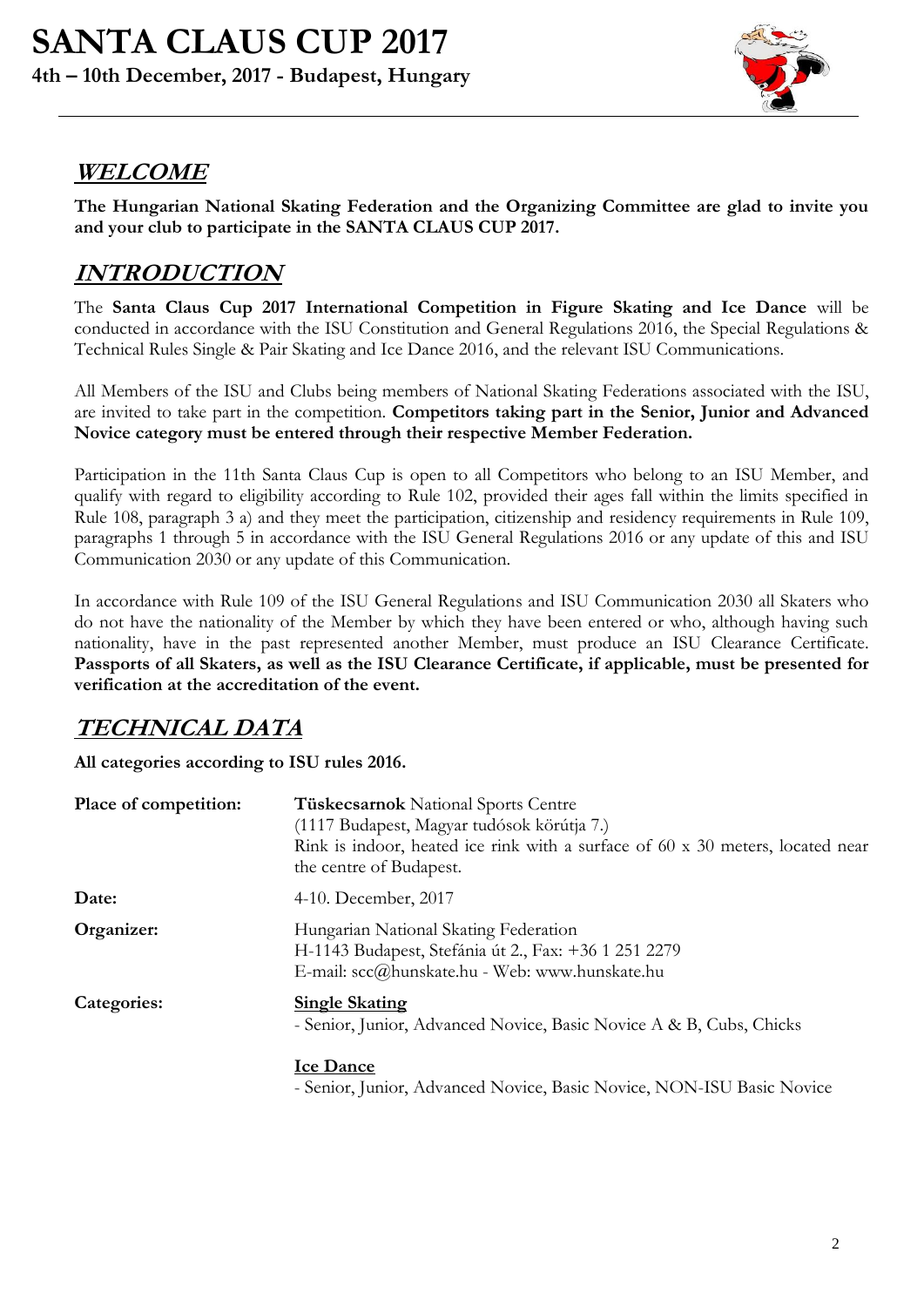

# **SENIOR CATEGORIES**

| <b>MEN</b><br><b>Short Program</b> | The required elements to be skated are those listed in ISU Technical Rules Single & Pair<br>Skating 2016, Rule 611, paragraphs 1 and 2.                                                                        |
|------------------------------------|----------------------------------------------------------------------------------------------------------------------------------------------------------------------------------------------------------------|
|                                    | Duration: 2 min., 40 sec., $+/- 10$ sec.                                                                                                                                                                       |
| <b>Free Skating</b>                | In accordance with ISU Technical Rules Single & Pair Skating 2016, Rule 612 and the<br>respective ISU Communication. Special attention should be paid to the "well balanced<br>program" and the element value. |
|                                    | Duration: 4 min., 30 sec., $+/- 10$ sec.                                                                                                                                                                       |
| <b>LADIES</b>                      |                                                                                                                                                                                                                |
| <b>Short Program</b>               | The required elements to be skated are those listed in ISU Technical Rules Single & Pair<br>Skating 2016 Rule 611, paragraphs 1 and 2.                                                                         |
|                                    | Duration: 2 min., 40 sec., $+/- 10$ sec.                                                                                                                                                                       |
| <b>Free Skating</b>                | In accordance with ISU Technical Rules Single & Pair Skating 2016, Rule 612 and the<br>respective ISU Communication. Special attention should be paid to the "well balanced<br>program" and the element value. |
|                                    | Duration: 4 min., $+/- 10$ sec.                                                                                                                                                                                |
| <b>ICE DANCE</b>                   |                                                                                                                                                                                                                |
| <b>Short Dance</b>                 | In accordance with ISU Technical Rules Ice Dance 2016, Rule 709. Rhythms, required<br>elements and guidelines are those listed in ISU Communication 2076 and subsequent<br>updates.                            |
|                                    | Duration: 2 min., 50 sec., $+/- 10$ sec.                                                                                                                                                                       |
| Free Dance                         | In accordance with ISU Technical Rules Ice Dance 2016, Rule 710. The required<br>elements to be skated are those listed in ISU Communication 2076, 2086 and<br>subsequent updates.                             |
|                                    | Duration: 4 min., $+/- 10$ sec.                                                                                                                                                                                |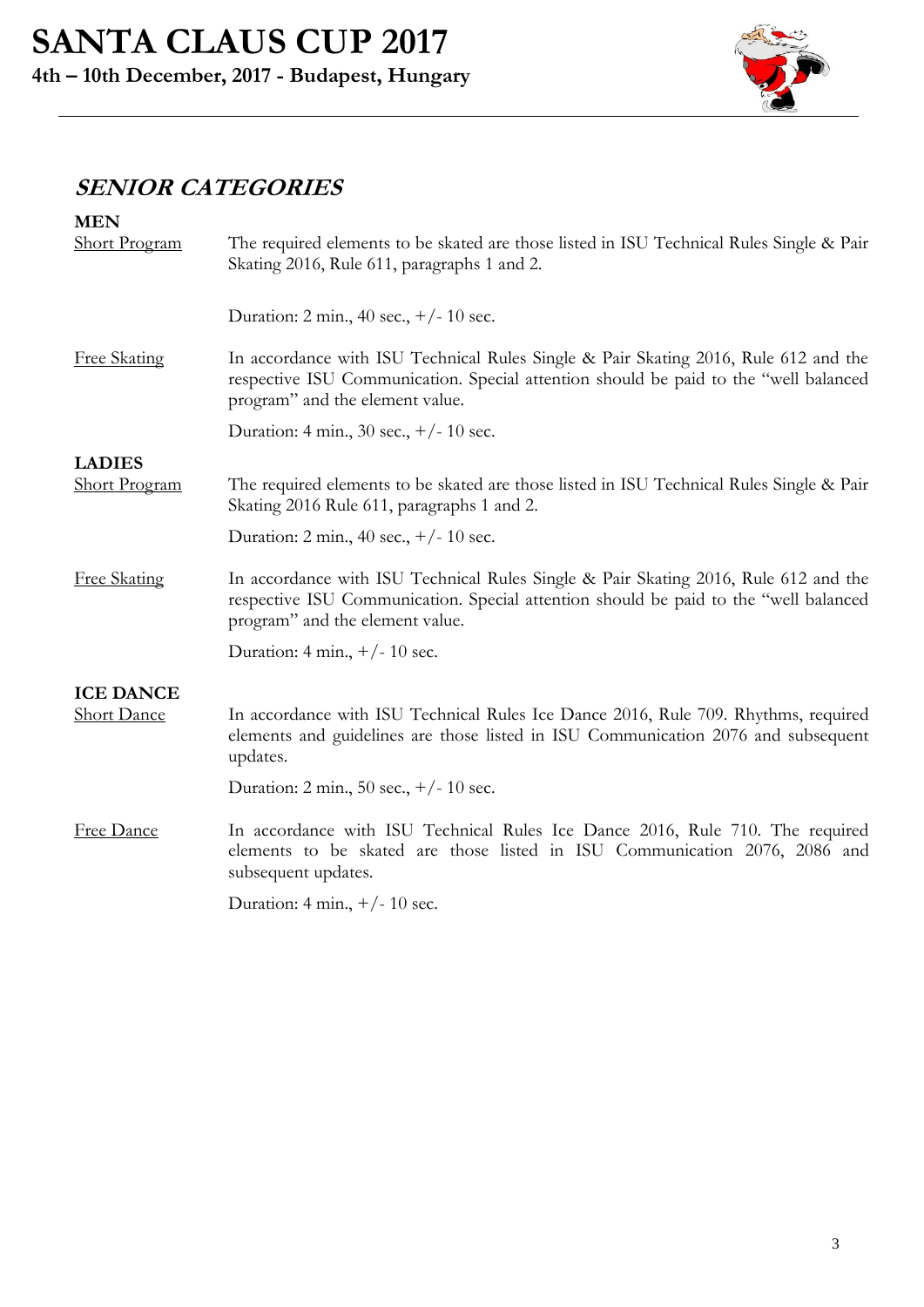

# **JUNIOR CATEGORIES**

| <b>MEN</b><br><b>Short Program</b>     | The required elements to be skated are those listed in ISU Technical Rules Single & Pair<br>Skating 2016 Rule 611, paragraphs 1 and 3 for 2017/18.                                                              |
|----------------------------------------|-----------------------------------------------------------------------------------------------------------------------------------------------------------------------------------------------------------------|
|                                        | Duration: 2 min., 40 sec., $+/- 10$ sec.                                                                                                                                                                        |
| <b>Free Skating</b>                    | In accordance with ISU Technical Rules Single & Pair Skating 2016, Rule 612 and the<br>respective ISU Communication. Special attention should be paid to the "well balanced"<br>program" and the element value. |
|                                        | Duration: 4 min., $+/- 10$ sec.                                                                                                                                                                                 |
| <b>LADIES</b><br><b>Short Program</b>  | The required elements to be skated are those listed in ISU Technical Rules Single & Pair<br>Skating 2016 Rule 611, paragraphs 1 and 3 for 2016/17.                                                              |
|                                        | Duration: 2 min., 40 sec., $+/- 10$ sec.                                                                                                                                                                        |
| <b>Free Skating</b>                    | In accordance with ISU Technical Rules Single & Pair Skating 2016, Rule 612 and the<br>respective ISU Communication. Special attention should be paid to the "well balanced<br>program" and the element value.  |
|                                        | Duration: $3 \text{ min.}$ , $30 \text{ sec.}$ , $+/-10 \text{ sec.}$                                                                                                                                           |
| <b>ICE DANCE</b><br><b>Short Dance</b> | In accordance with ISU Technical Rules Ice Dance 2016, Rule 709. Rhythms, required<br>elements and guidelines are those listed in ISU Communications 2076, 2086 and<br>subsequent updates.                      |
|                                        | Duration: 2 min., 50 sec., +/- 10 sec.                                                                                                                                                                          |
| <b>Free Dance</b>                      | In accordance with ISU Technical Rules Ice Dance 2016, Rule 710. The required<br>elements to be skated are those listed in ISU Communications 2076, 2086 and<br>subsequent updates.                             |
|                                        | Duration: $3 \text{ min.}$ , $30 \text{ sec.}$ , $+/-10 \text{ sec.}$                                                                                                                                           |

### **ADVANCED NOVICE CATEGORIES**

Age and requirements according to the ISU Technical Rules Single and Pair Skating 2016, ISU Technical Rules Ice Dance 2016, Rule 108, paragraph 2d) and paragraph 3c) and the ISU Communication No. 2024.

**BOYS**

| <b>Short Program</b>                 | Duration: | Age and requirements according to the ISU Technical Rules Single and Pair Skating<br>2016 and the ISU Communication No. 2024.<br>2 min., 20 sec., $+/- 10$ sec. |  |  |  |
|--------------------------------------|-----------|-----------------------------------------------------------------------------------------------------------------------------------------------------------------|--|--|--|
| <b>Free Skating</b>                  |           | Age and requirements according to the ISU Technical Rules Single and Pair Skating<br>2016 and the ISU Communication No. 2024.                                   |  |  |  |
|                                      | Duration: | $3 \text{ min.}$ , $30 \text{ sec.}$ , $+/-10 \text{ sec.}$                                                                                                     |  |  |  |
| <b>GIRLS</b><br><b>Short Program</b> |           | Age and requirements according to the ISU Technical Rules Single and Pair Skating<br>2016 and the ISU Communication No. 2024.                                   |  |  |  |
|                                      | Duration: | 2 min., 20 sec., $+/- 10$ sec.                                                                                                                                  |  |  |  |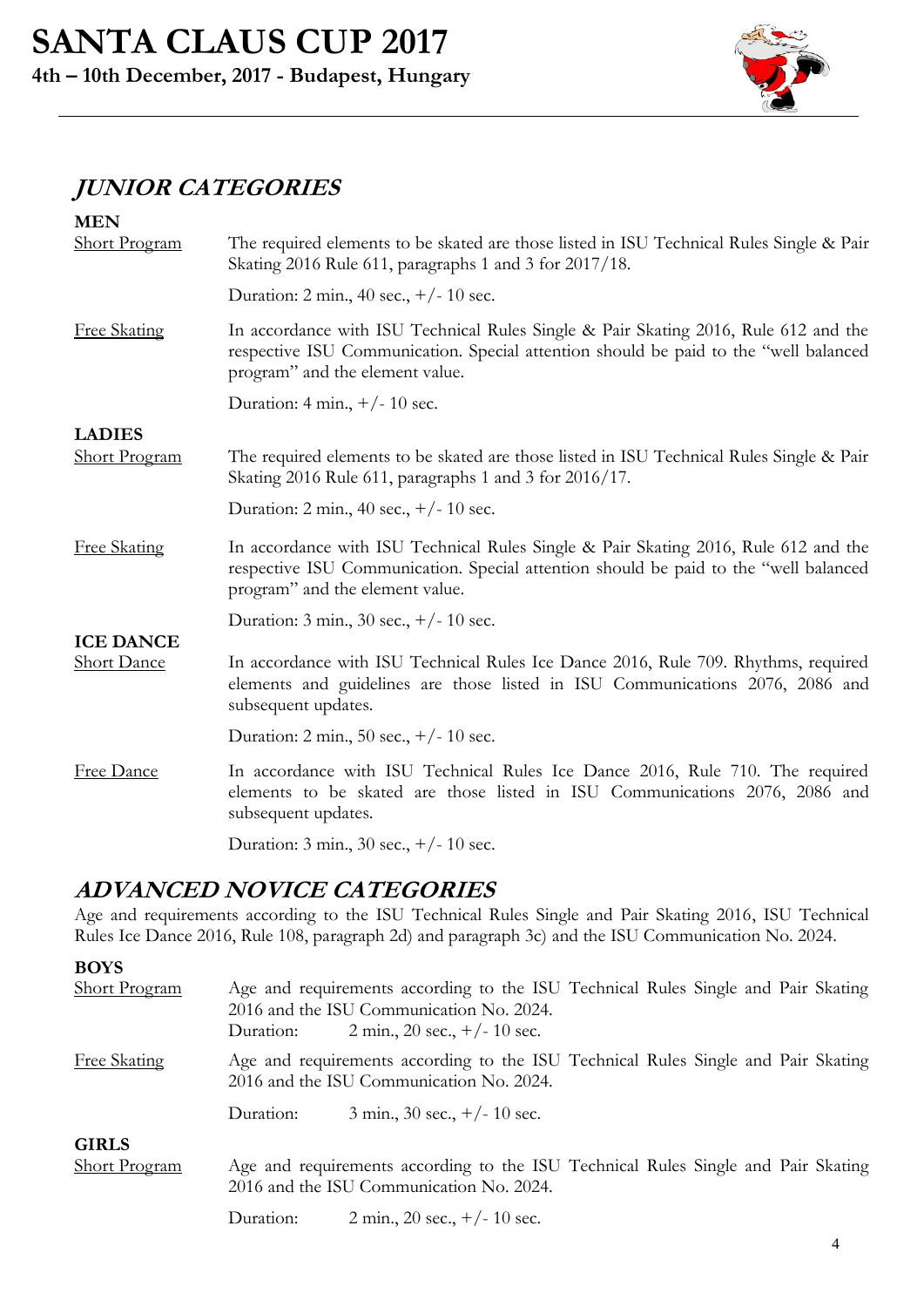

| Free Skating | Age and requirements according to the ISU Technical Rules Single and Pair Skating |
|--------------|-----------------------------------------------------------------------------------|
|              | 2016 and the ISU Communication No. 2024.                                          |

Duration:  $3 \text{ min} +/- 10 \text{ sec.}$ 

#### **ICE DANCE**

In accordance with ISU Communication No. 2024, 2076, 2086 and subsequent updates of this ISU Communication.

| Pattern Dances | Two (2) Pattern Dances are to be skated: |     |                    |
|----------------|------------------------------------------|-----|--------------------|
| Group 1:       | $#4$ European Waltz and                  |     | $#20$ Tango        |
| Group 2:       | #3 Rocker Foxtrot                        | and | #9 Starlight Waltz |

One group of two Pattern Dances shall be drawn before the first practice of the competition from the two groups.

Couples shall provide their own music for the following Pattern Dances: **#20 Tango** and **#3 Rocker Foxtrot**

Free Dance Duration: 3 minutes,  $+/- 10$  sec.

### **BASIC NOVICE CATEGORIES**

#### **BASIC NOVICE B GIRLS & BOYS (older subgroup)**

Free Skating Age and requirements according to the ISU Technical Rules Single and Pair Skating 2016 and the ISU Communication No. 2024.

Duration:  $3 \text{ min} +/- 10 \text{ sec.}$ 

#### **BASIC NOVICE A GIRLS & BOYS (younger subgroup)**

Free Skating Age and requirements according to the ISU Technical Rules Single and Pair Skating 2016 and the ISU Communication No. 2024.

Duration: 2 min., 30 sec. +/- 10 sec.

#### **BASIC NOVICE ICE DANCE**

Age requirements in accordance with ISU Constitution and General Regulations 2016, Rule 108, paragraph 2d) and paragraph 3c). In accordance with ISU Communication No. 2024, 2076, 2086 and subsequent updates of this ISU Communication apply.

Pattern Dances Two (2) Pattern Dances are to be skated:

**#1 Fourteenstep** and **#4 European Waltz**

Couples shall provide their own music for the following Pattern Dances: **#1 Fourteenstep**

Free Dance Duration:  $2 \text{ min.}$ ,  $30 \text{ sec.} +/-10 \text{ sec.}$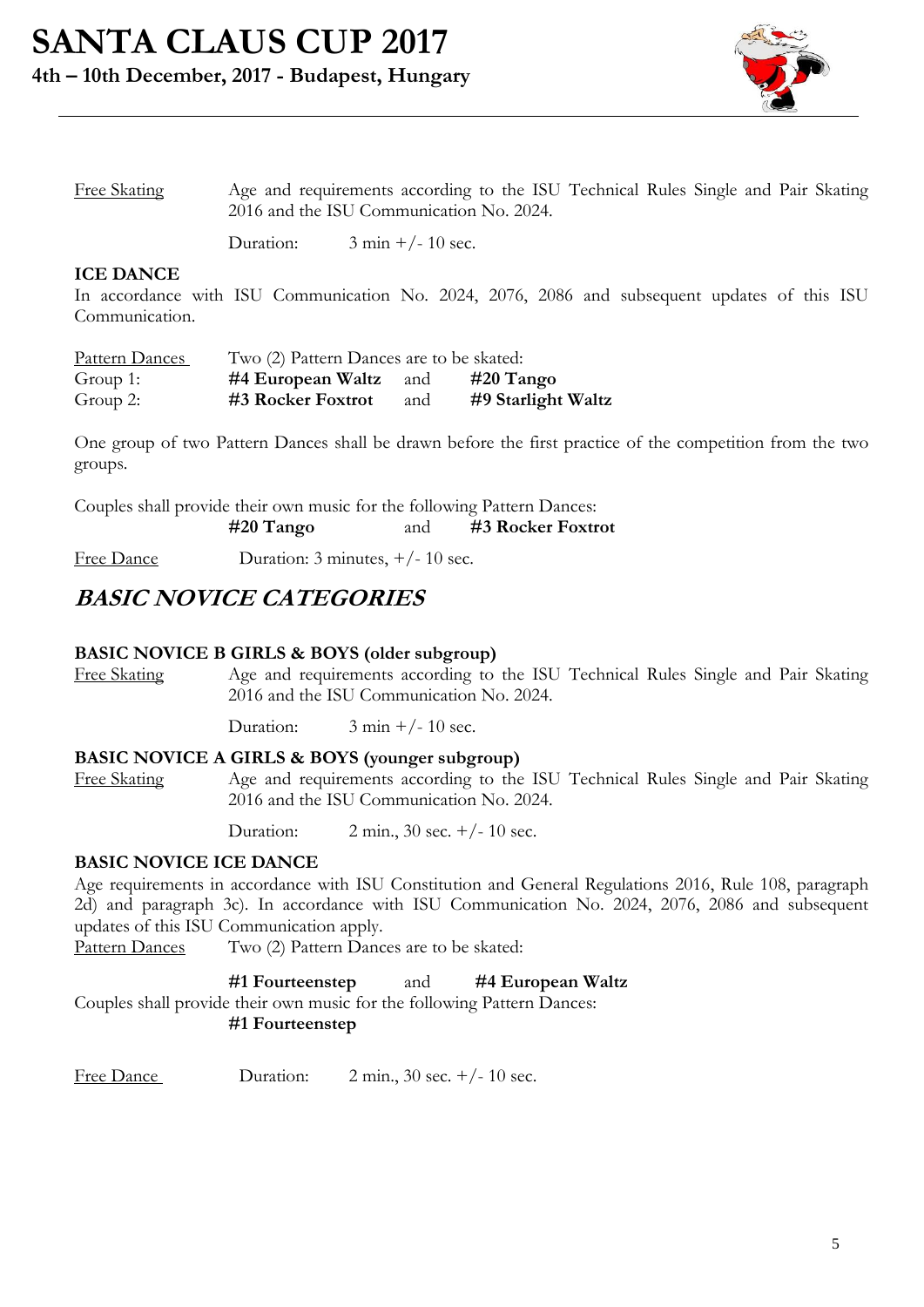

# **YOUNGER CATEGORIES**

### **CUBS GIRLS & BOYS - SINGLE SKATING**

| Age requirements    |                                       | Cubs I. ISU 9 Born after 1 <sup>st</sup> of July 2007 – before $30th$ June 2008<br>Cubs II. ISU 8 Born after 1 <sup>st</sup> of July 2008 – before $30th$ June 2009 |
|---------------------|---------------------------------------|---------------------------------------------------------------------------------------------------------------------------------------------------------------------|
| <b>Free Skating</b> | Duration – Girls:<br>Duration – Boys: | 2 min., 30 sec. $+/- 10$ sec.<br>2 min., 30 sec. $+/- 10$ sec.                                                                                                      |

### **A well-balanced Free Skating Program for Cubs ISU 9 must contain:**

a) Maximum of 5 jump elements for Girls and Boys, and one of which must be an Axel type jump. There may be up to two (2) jump combinations or sequences. A jump sequence can contain any number of jumps, but only two most difficult jumps will be counted. Jump combination can contain only two jumps. Only two jumps with 1, 1 ½ , 2 or 2 ½. revolutions can be repeated either in a jump combination or in a jump sequence.

Triple jumps are not permitted.

b) There must be a maximum of two (2) spins of a different nature (abbreviation), one of which must be a spin combination with or without change of foot (minimum of six (6) revolutions in total) and one spin with no change of position and with or without change of foot (minimum of six (6) revolutions in total). Flying entry is allowed.

c) There must be a maximum:

for Girls and Boys one (1) step sequence. The sequence (step) will have a fixed Base value and evaluated in GOE only.

d) In case of fall the deduction will be -0,5 by the Technical Panel

The Program Components are only judged in

- Skating Skills
- Performance/Execution
- Interpretation

The factors for the Program Components is

Free Skating

- for boys 2.0

- for girls 1.7

Levels explanations:

For Cubs I. ISU 9 Singles, in all elements, which are subject to Levels, only features up to **Level 3** will be counted. Any additional features will not count for Level requirements and will be ignored by the Technical Panel.

In case the number of entries requires, competitors will be divided into different age groups.

### **A well-balanced Free Skating Program for Cubs ISU 8 must contain:**

a) Maximum of 5 jump elements for Girls and Boys, and one of which must be an Axel type jump. There may be up to two (2) jump combinations or sequences. A jump sequence can contain any number of jumps, but only two most difficult jumps will be counted. Jump combination can contain only two jumps. Only two jumps with 1,  $1\frac{1}{2}$ ,  $2$  or  $2\frac{1}{2}$  revolutions can be repeated either in a jump combination or in a jump sequence.

Triple jumps are not permitted.

b) There must be a maximum of two (2) spins of a different nature (abbreviation), one of which must be a spin combination with or without change of foot (minimum of six (6) revolutions in total) and one spin with no change of position and with or without change of foot (minimum of six (6) revolutions in total). Flying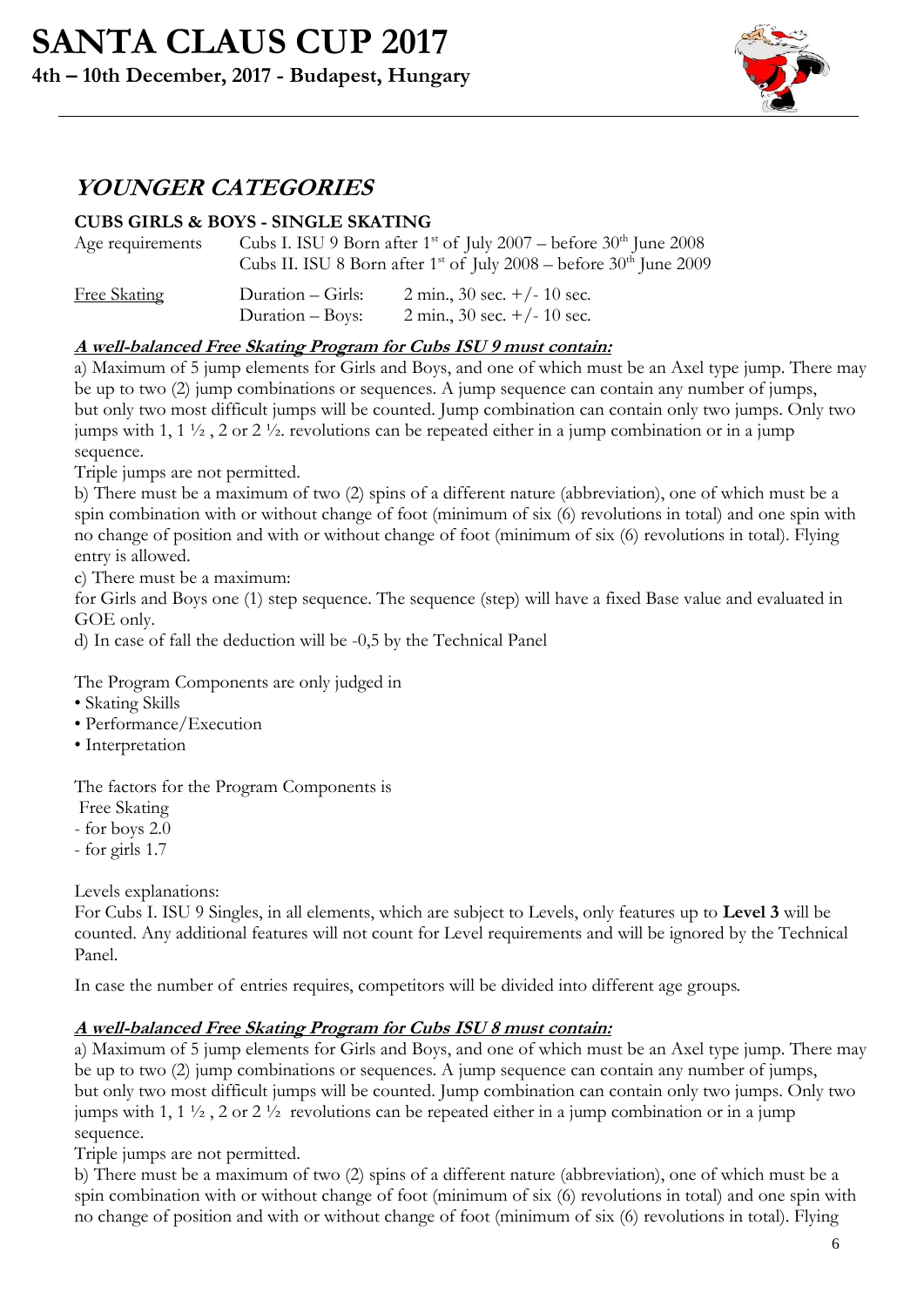# **SANTA CLAUS CUP 2017**

### **4th – 10th December, 2017 - Budapest, Hungary**



entry is allowed. c) There must be a maximum: for Girls and Boys one (1) step sequence. The sequence (step) will have a fixed Base value and evaluated in GOE only. d) In case of fall the deduction will be -0,5 by the Technical Panel

The Program Components are only judged in

- Skating Skills
- Performance/Execution
- Interpretation

The factors for the Program Components is

Free Skating

- for boys 2.0

- for girls 1.7

Levels explanations:

For Cubs II. ISU 8 Singles, in all elements, which are subject to Levels, only features up to Level 2 will be counted. Any additional features will not count for Level requirements and will be ignored by the Technical Panel.

In case the number of entries requires, competitors will be divided into different age groups.

### **CHICKS GIRLS & BOYS - SINGLE SKATING**

| Age requirements    |                                       | Chicks I. ISU 7 2009 Born after 1 <sup>st</sup> of July 2009 – before $30th$ of June 2010<br>Chicks II. ISU 6 2010 Born after $1st$ of July 2010 and younger |
|---------------------|---------------------------------------|--------------------------------------------------------------------------------------------------------------------------------------------------------------|
| <b>Free Skating</b> | Duration – Girls:<br>Duration – Boys: | $2 \text{ min.} +/- 10 \text{ sec.}$<br>$2 \text{ min.} +/- 10 \text{ sec.}$                                                                                 |

### **A well-balanced Free Skating Program for Chicks ISU 7 must contain:**

a) Maximum of 4 jump elements for Girls and Boys, and one of which must be an Axel type jump. There may be up to two (2) jump combinations or sequences. A jump sequence can contain any number of jumps, but only two most difficult jumps will be counted. A jump combination can contain only two jumps. Only two jumps with 1, 1 ½ , 2 or 2 ½ revolutions can be repeated either in a jump combination or in a jump sequence. Triple jumps are not permitted.

b) There must be a maximum of two (2) spins of a different nature (abbreviation), one of which must be a spin combination with or without change of foot (minimum of six (6) revolutions in total) and one spin with no change of position and with or without change of foot (minimum of six (6) revolutions in total). Flying entry is allowed.

c) There must be a maximum:

For Girls one (1) choreo sequence with one spiral position with 3 sec. and one (1/2) step sequence  $\frac{1}{2}$ utilizing the ice surface. The choreo sequence will havea fixed Base value and evaluated in GOE only. For Boys one (1) choreo sequence with one spiral position with 3 sec. The choreo sequence will have fixed Base value and evaluated in GOE only.

d) In case of fall the deduction will be -0,5 by the Technical Panel

The Program Components are only judged in

- Skating Skills
- Performance/Execution

The Factor of the Program Components is 2.5.

Levels explanations: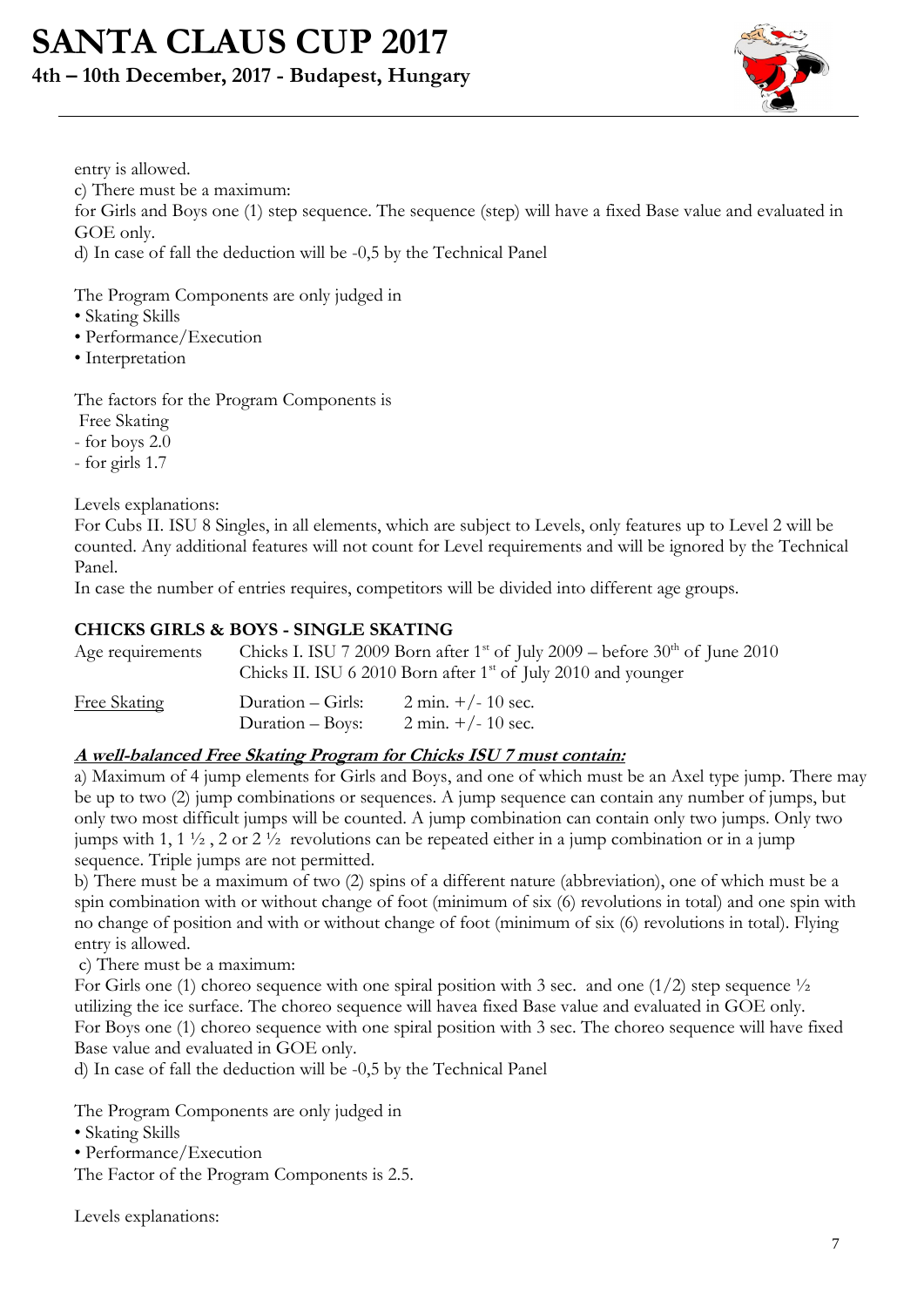

For Chicks ISU 7 and younger Singles, in all elements, which are subject to Levels, only features up to **Level 2** will be counted.

Any additional features will not count for Level requirements and will be ignored by the Technical Panel.

### **A well-balanced Free Skating Program for Chicks ISU 6 must contain:**

a) Maximum of 4 jump elements for Girls and Boys, and one of which must be an Axel type jump. There may be up to two (2) jump combinations or sequences. A jump sequence can contain any number of jumps, but only two most difficult jumps will be counted. A jump combination can contain only two jumps. Only two jumps with 1,  $1\frac{1}{2}$ , 2 or 2  $\frac{1}{2}$  revolutions can be repeated either in a jump combination or in a jump sequence. Triple jumps are not permitted.

b) There must be a maximum of two (2) spins of a different nature (abbreviation), one of which must be a spin combination with or without change of foot (minimum of six (6) revolutions in total) and one spin with no change of position and with or without change of foot (minimum of six (6) revolutions in total). Flying entry is allowed.

c) There must be a maximum:

For Girls one (1) choreo sequence with one spiral position with 3 sec. The choreo sequence will have a fixed Base value and evaluated in GOE only.

For Boys one (1) choreo sequence with one spiral position with 3 sec. The choreo sequence will have fixed Base value and evaluated in GOE only.

The Program Components are only judged in

- Skating Skills
- Performance/Execution

The Factor of the Program Components is 2.5.

Levels explanations:

For Chicks ISU 7 and younger Singles, in all elements, which are subject to Levels, only features up to Level 2 will be counted.

Any additional features will not count for Level requirements and will be ignored by the Technical Panel.

### **NON ISU BASIC NOVICE - ICE DANCE**

At least one skater from the couple has not yet reached the age of ten (10). Pattern Dances One Pattern Dance to be skated:

#### **#1 Fourteenstep**

Free Dance Duration: 2 min., 30 sec.,  $+/- 10$  sec.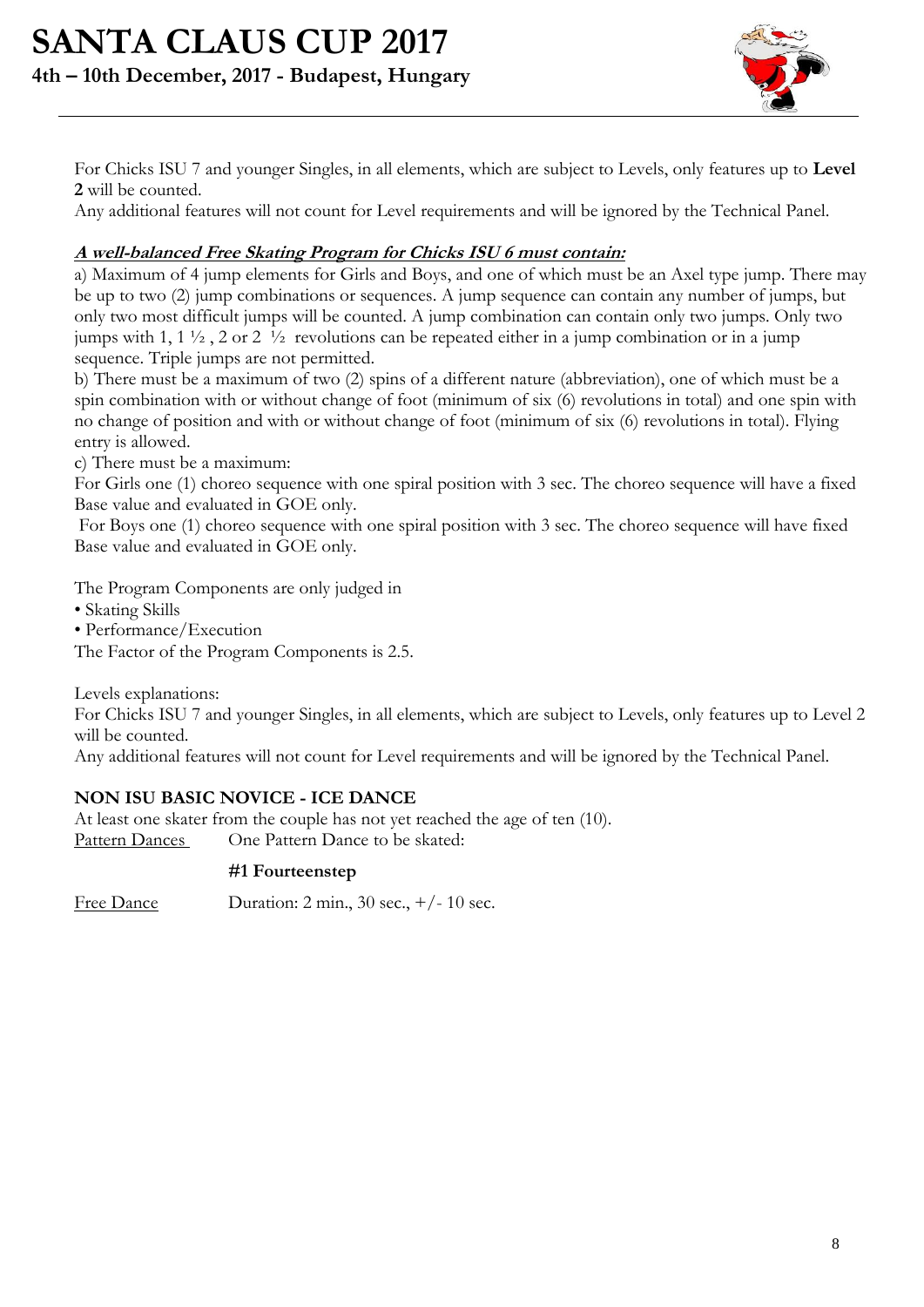

# **ENTRIES**

### **ENTRIES BY NAME**

All Members / Clubs, which are members of National Figure Skating Federations associated with the ISU, may enter competitors in each category. (Please, be aware that all Club entries are only accepted in Basic Novice and minor categories.) The OC reserves the right to limit the number of participants to one (1) Entry each category in case of overcrowding**.** With the Entry forms, the "Program Content Sheet" must also be returned to the Organizing Committee in due time (by November 3<sup>rd</sup> the latest). It is mandatory that the Program Content Sheet must be filled in precisely by each Skater/team in English using the terminology for the elements listed in the respective ISU Communication. It is not permitted to hand over the Program Content Sheets directly to the acting Officials.

### **ENTRIES OF JUDGES**

Each participating ISU Member may nominate one Judge and one substitute Judge for the event in which the Member has Competitor(s) entered. Only ISU Championships and International Judges will be accepted. The OC reserves the right to limit the number of judges in accordance with the number of the Skaters' Entries. The Organizing Committee will only cover the board and lodging **for judges accepted in the panel only** for the period: from the dinner before the day of their activity until the end of their activity. Please, be aware that judges not involved in the panel have to cover their own expenses (board and lodging). Please note, that different entry fee will apply for those who do not enter judge(s) to their competitors.

The confirmation of the list of judges will be announced until 15<sup>th</sup> November 2017.

### **DEADLINE FOR ENTRIES**

Entries must be forwarded to Organizing Committee using the official entry forms latest by

### **November 3 rd, 2017**

The official forms must be sent to:

### **SANTA CLAUS CUP 2017 Organizing Committee**

Hungarian National Skating Federation E-mail: [scc@hunskate.hu,](mailto:scc@hunskate.hu) Fax: + 36-1-251-2279

### **ENTRY FEE**

**For those whose National Federation enter(s) judge/s** 65 EURO/person, 100 EURO/couple 20000 HUF / person, 31000 HUF / couple

### **For those whose National Federation does NOT enter any judge**

75 EURO/person, 110 EURO/couple 23000 HUF / person, 34000 HUF / couple

### **LATE ENTRY FEE**

85 EURO/person, 120 EURO/couple. 26000 HUF / person, 37000 HUF / couple All entries sent after 3<sup>rd</sup> November, 2017 are declared to be late entry.

|                       | <b>Entered until</b><br>3rd November 2017 |                | <b>Entered after</b><br>4th November 2017 |
|-----------------------|-------------------------------------------|----------------|-------------------------------------------|
|                       | with judge                                | no judge       | with/without judge                        |
| Entry fee FS / skater | $65 \in$                                  | 75€            | 85€                                       |
| Entry fee ID / couple | $100 \text{ } \in$                        | 110 $\epsilon$ | 120 $\epsilon$                            |

Entry Fees are requested to be paid **by bank transfer latest until 30th November, 2017**. Please note that all banking charges have to be borne by the sender.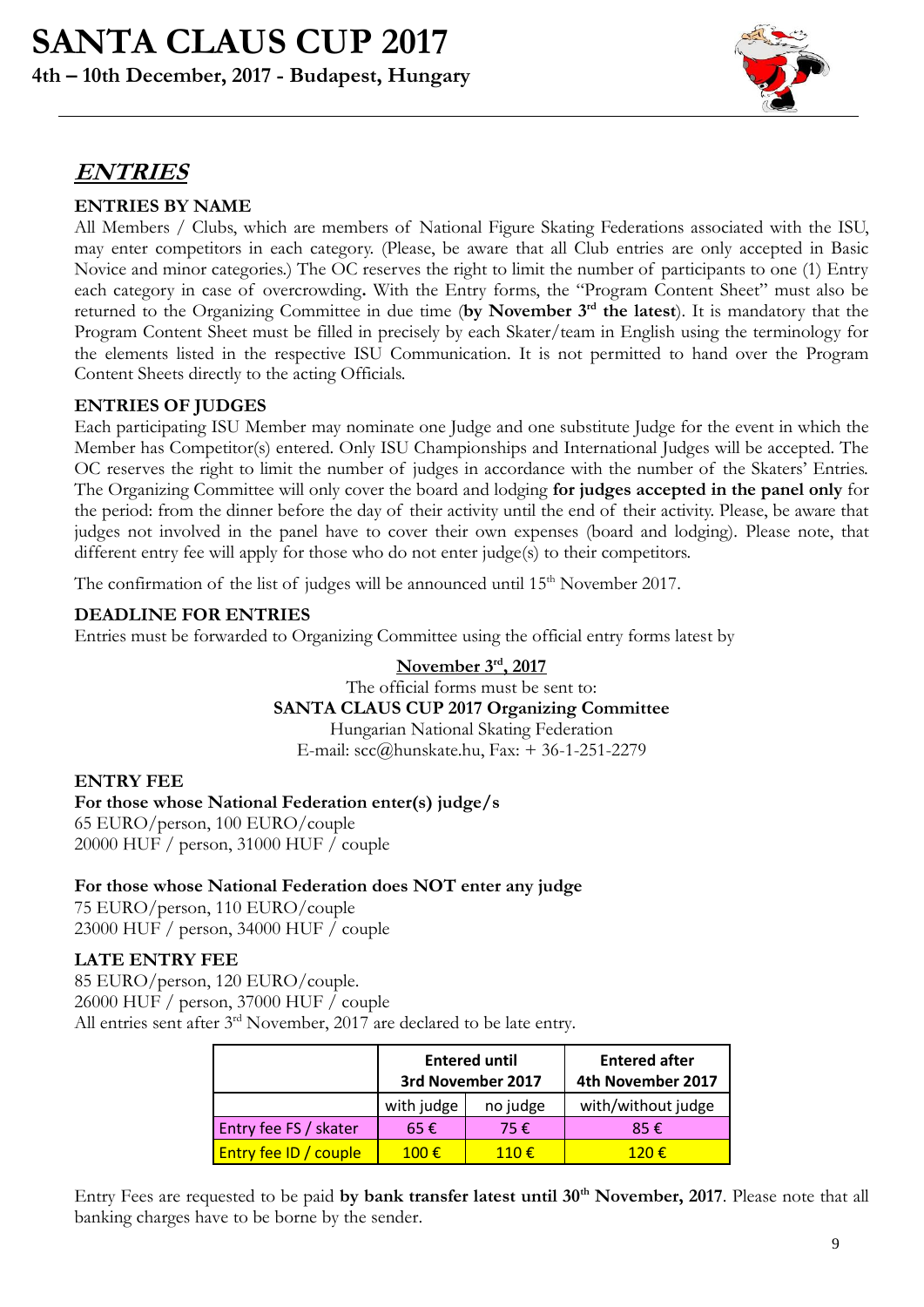# **SANTA CLAUS CUP 2017 4th – 10th December, 2017 - Budapest, Hungary**



| Bank information:          |                                    |
|----------------------------|------------------------------------|
| Name of the Bank:          | <b>MKB BANK ZRT</b>                |
| Address of the Bank:       | Váci út 38, Budapest, 1056 Hungary |
| Bank account name:         | <b>MOKSZ</b>                       |
| Bank swift code:           | MKKBHUHB                           |
| Bank account number (EUR): | 10300002-50100124-21004884         |
| IBAN code (EUR):           | HU94 10300002-50100124-21004884    |
|                            |                                    |
| Bank account number (HUF): | 10300002-50100124-49020011         |
| IBAN code (HUF):           | HU94 10300002-50100124-49020011    |

**Entry fees concerning cancellations arriving after 24:00 o'clock Wednesday, 30 November, 2017 at local time will not be paid back. In case of no-show at the competition the entry fee will not be paid back***.*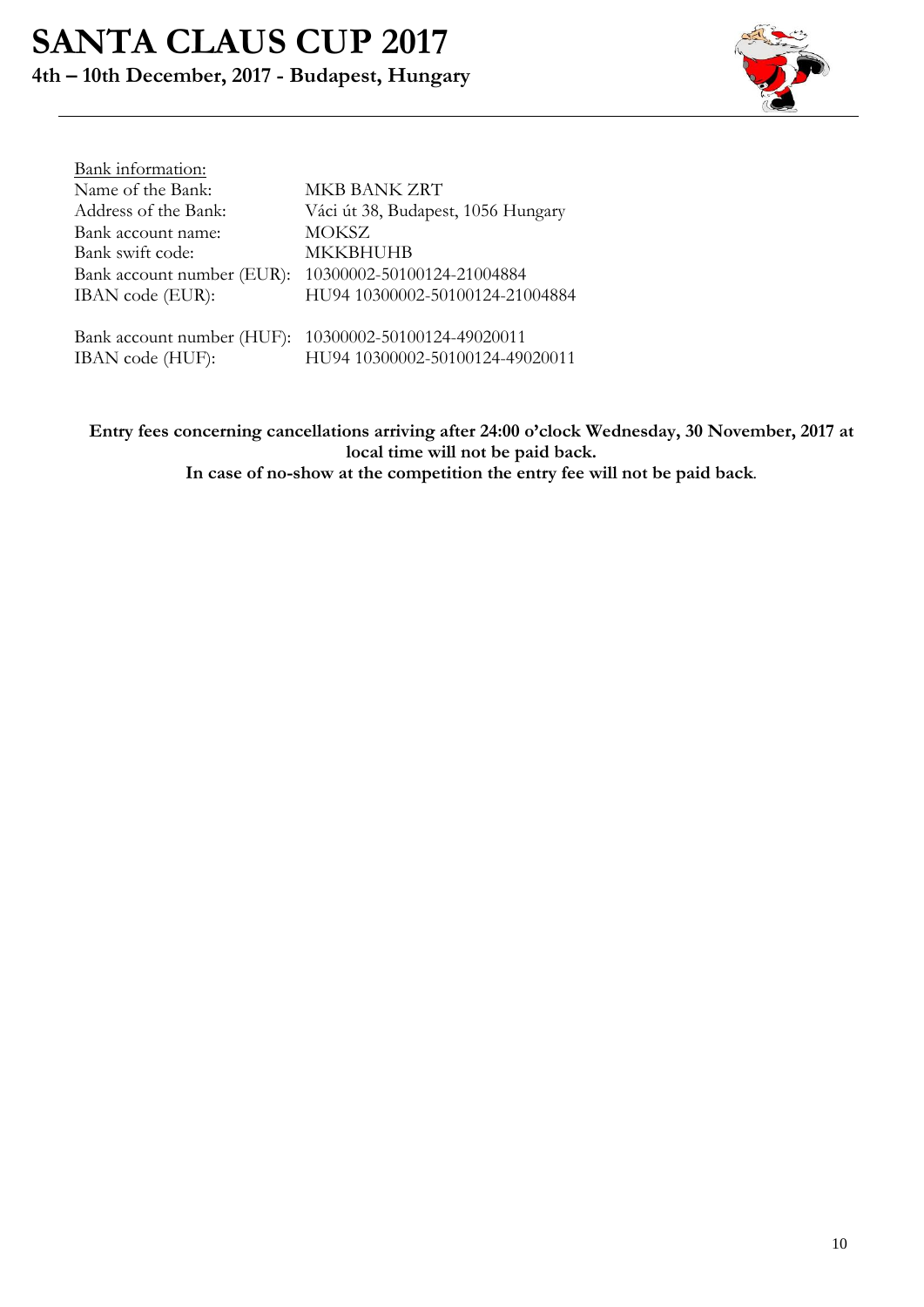

# **DRAW**

Draws for the categories CUBS, CHICKS, BASIC NOVICE will be done by electronic random draw, on the day preceding the event and will be published on the same day.

Concerning the first segment of all the remaining categories (ADVANCE NOVICE, JUNIOR, SENIOR) the starting order draws will be held on the day preceding the event at the venue with the respective Referee. Starting orders for the second segment will be the reverse order of the results of the short programs.

#### **Please be informed that only those competitors whose entry fee will have arrived until the time of the draw of the given category, will be drawn for the competition.**

## **ACCREDITATION**

The accreditation will be at the Ice Rink from Monday, 04 December, 2017 till Sunday, 10 December, 2017. Opening hours:

| $\mathbf{Day}$ | Accreditation   | <b>Payment</b>  |
|----------------|-----------------|-----------------|
| Monday         | $08:00 - 20:00$ | $08:00 - 18:00$ |
| Tuesday        | $08:00 - 20:00$ | $08:00 - 18:00$ |
| Wednesday      | $08:00 - 20:00$ | $08:00 - 18:00$ |
| Thursday       | $08:00 - 20:00$ | $08:00 - 18:00$ |
| Friday         | $08:00 - 20:00$ | $08:00 - 18:00$ |
| Saturday       | $08:00 - 20:00$ |                 |
| Sunday         | $08:00 - 20:00$ |                 |
|                |                 |                 |

Please note, that payment by bank transfer is welcome, it will fasten the accreditation process. All transfer charges are to be paid by the participant.

In accordance with the ISU Directive please note that at the time of registration (Entry fee, music, hotel arrangements) we have to copy and file the passport of the Skaters (in case you happen to bring it with you or send it by e-mail beforehand it will make us very happy).

# **EXPENSES**

The organizer covers the expenses of competition, organisation, awards, presents and board & lodging only for judges on duty (announced until 15<sup>th</sup> November, 2017). Travel expenses to and from Budapest, transfer costs to and from the Official Hotel and Airport **will not be covered** by the organizer.

The expenses for rooms and meals, travel and transfer of the Team Leaders, Competitors and other Team officials **will not be covered** by the organizer and are on the account of the Teams.

# **INSURANCE / LIABILITY**

In accordance with Rule 119, it is the sole responsibility of each Member participating in the Santa Claus Cup 2017, to provide medical and accident insurance for their athletes, officials and all other members of the Member's team. Such insurance must assure full medical attendance and also the return of the ill or injured person to the home country by air transport or by other expeditious means. It is an internal matter of each ISU Member to decide the issue who shall pay the premium for such insurance.

The Organizer assumes no responsibility for or liability with respect to bodily or personal injury or property damage in connection incurred by Competitors and Officials.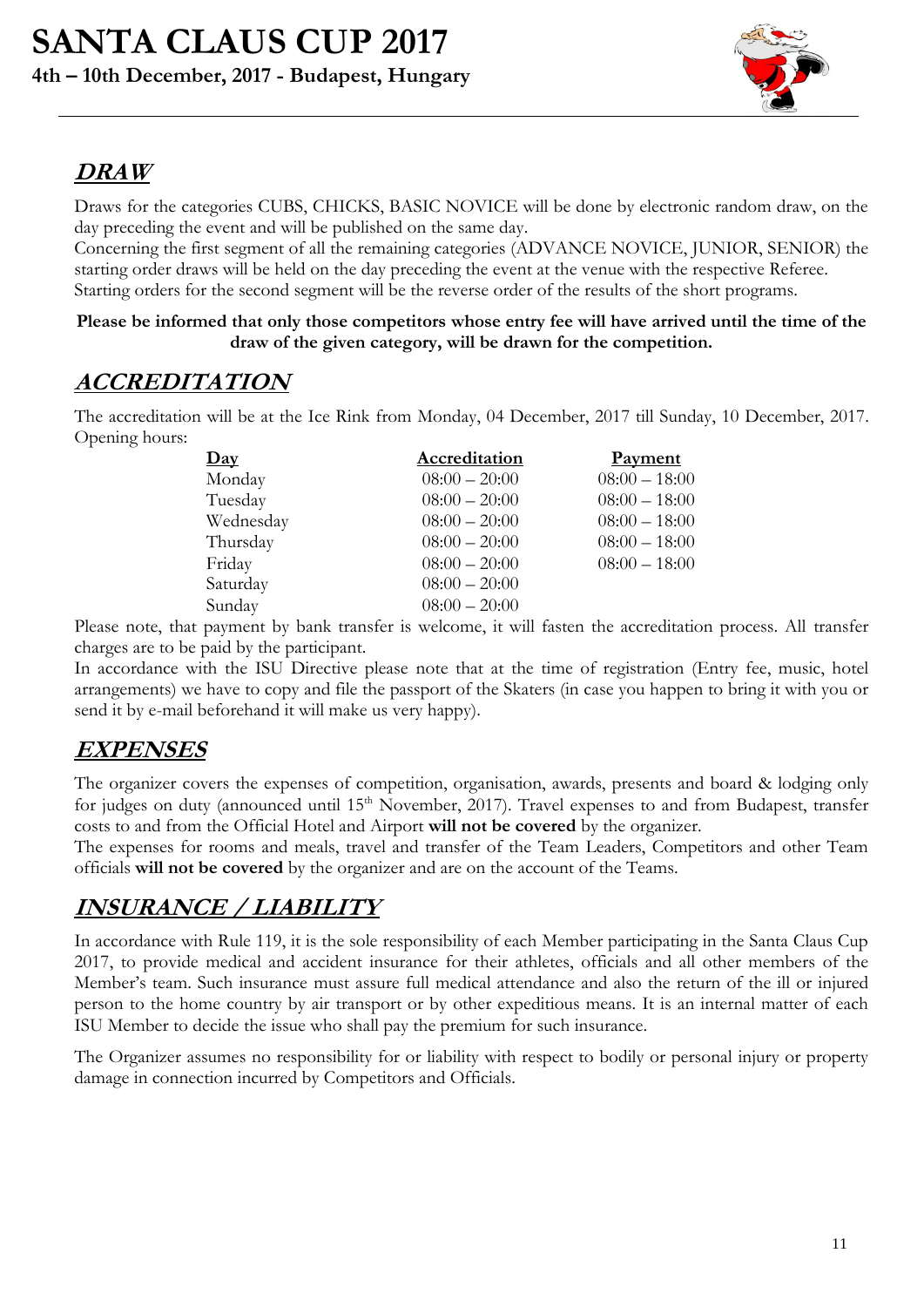

# **PAYMENTS**

Please, be aware that there are three ways for arranging the payment of your costs with the Organizing Committee:

### **Bank transfer before the event**

In case you wish to transfer your costs, please, get in touch with the OC. A Pro Forma invoice will be sent to you which includes the necessary details for making the transfer. **All bank charges are taken by the payer!** Please, do not miss to bring the **proof of bank transfer** with you and show it at registration. **Following the event** payment by bank transfer **is not possible**!

### **Cash at registration**

Accepted currencies: EUR, HUF

### **Credit card**

Accepted credit cards: Visa, Visa Electron, V Pay, Mastercard, Maestro. Please note that American Express is **not** accepted. **In case of credit card payment the OC will charge +2% for the occurring banking fees.**

# **PROGRAM SCHEDULE – STARTING TIMES**

Please, be informed that only the daily starting times are fixed. Following the morning start the time schedule of the event is flexible, which means that in case of cancellations certain categories may start some time earlier than in the Preliminary Schedule. Please, be informed that all changes in entries and Preliminary Program might be followed at **[www.hunskate.hu](http://www.hunskate.hu/)** and on the information board in the ice rink.

# **MUSIC / PLANNED PROGRAM CONTENT**

In accordance with Communication No. 2034.

# **PRESENTATION OF MEDALS**

The three best placed Skaters/Couples in each event will be announced and honoured. Gold, silver and bronze medals will be presented to the medallists. All participants will receive a diploma with their placement. The exact time of the Awarding Ceremonies will be announced in the detailed schedule in due time. Please make sure that all skaters are represented at the Ceremony.

# **ARRIVAL OF JUDGES AND OFFICIALS**

Judges and officials taking part in the Competition are requested to announce the flight/train numbers, dates and times of arrival and departure or any other information concerning transportation to the Organizing Committee as soon as possible but no later than **November 30, 2017**.

# **TRANSPORTATION**

Please, be aware that the Organizing Committee **does not provide** any transportation to the participants. However, we suggest that you use the Official Airport Shuttle service, Minibud, which is the official partner of Budapest Airport.

**Please find more info at: <https://www.minibud.hu/en>**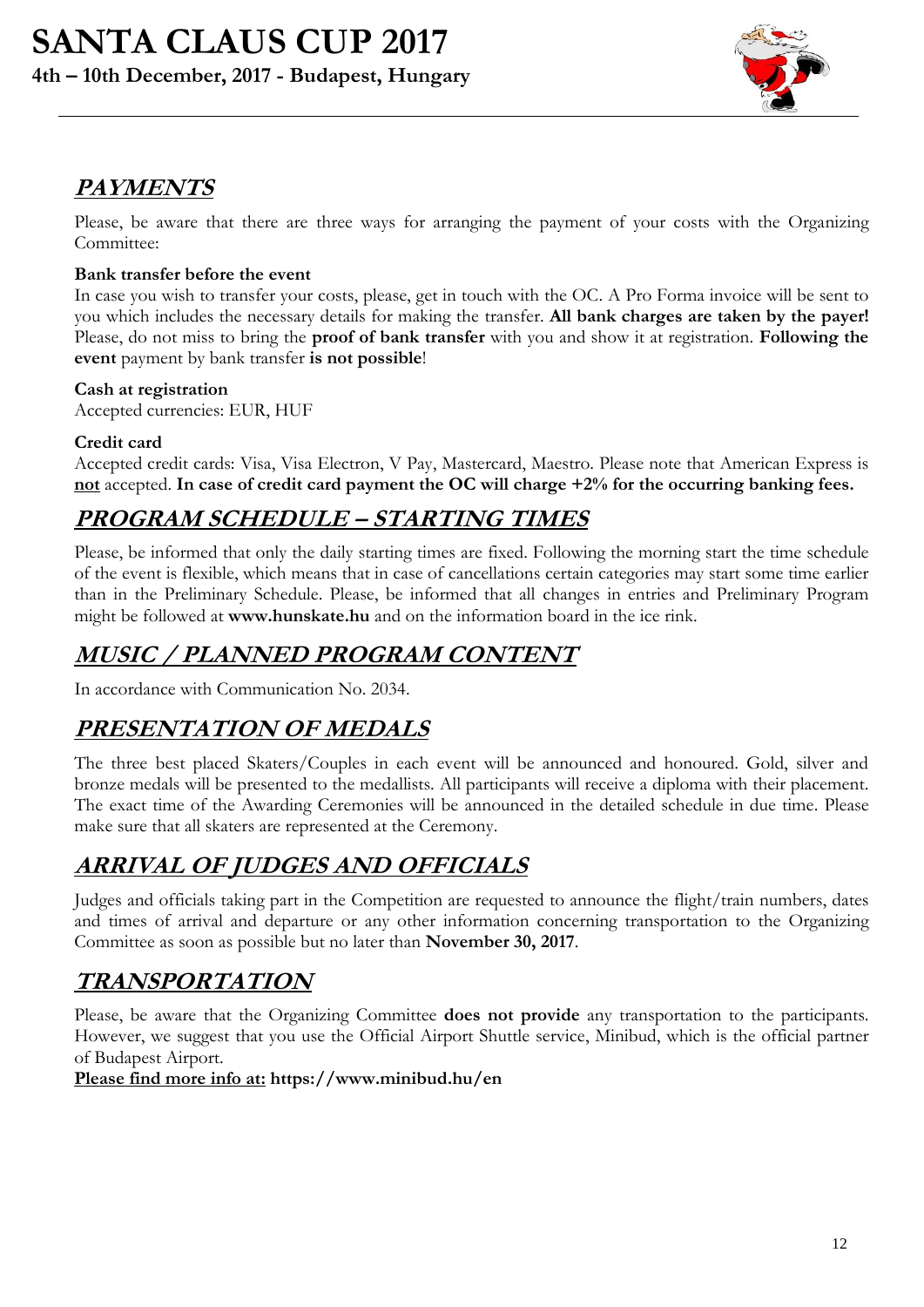

# **ACCOMMODATION**

The official hotel prices are the following:

*IBIS STYLES BUDAPEST CITY* – hotel for competitors

H-1095 Budapest, Soroksári út 12.

Ibis Styles Budapest City is located on the bank of river Danube in the city centre with a picturesque view of the Castle.

| Type of room | Rate with breakfast and taxes |
|--------------|-------------------------------|
| SINGLE ROOM  | 75 €/night/person             |
| DOUBLE ROOM  | $45 \text{€/night/person}$    |

Please note, there are no triple rooms available in this hotel!

*LEONARDO HOTEL BUDAPEST* – hotel for officials

H-1094 Budapest, Tompa utca 30.

Only a few minutes walking distance from the city centre and the Danube, the **Leonardo Hotel Budapest** is located at the flourishing business district of Ferencváros. It offers prime contemporary facilities. To escape from daily routine, guests enjoy the free entrance to the gym. Spoil yourself with sensual delights at the Courtyard Restaurant with international and traditional Hungarian cuisine. Gourmets appreciate the Hummus Bar Bistro for its first-class choice. Great for light fare between meals is the 24/7 Grab 'n' Go-station with a choice of tasty snacks and drinks.

| Type of room | Rate with breakfast and taxes |
|--------------|-------------------------------|
| SINGLE ROOM  | 75 €/night/person             |
| DOUBLE ROOM  | $45 \text{€/night/person}$    |

In order to be able to provide the above mentioned special room rates at the official hotels, the room reservations for all team members have to be done exclusively through the Organizing Committee with the use of the Hotel Sheet.

### **CANCELLATION**

Please, be informed that the Organizing Committee can only accept hotel **cancellations 5 days before** the arrival, in writing. In case the OC does not receive your cancellation, 1 nights' cost and entry fee will be charged on the participant.

**The cost of accommodation is requested to be paid either by bank transfer or in cash / credit card at the accreditation at the latest (for details about bank transfer payment please, see the 'EXPENSES' and 'PAYMENTS' section).** All extra expenses incurred by any person will be the responsibility of that person and must be paid prior departure at the hotel.

For further information, please contact:

**Hungarian National Skating Federation Santa Claus Cup 2017 International Competition for Figure skating and Ice dancing Organizing Committee** H-1143 Budapest, Stefánia út 2. Phone: +36-1-252-2369 - Fax: +36-1-251-2279 - E-mail: scc@hunskate.hu Web: www.hunskate.hu

### **We hope to see you in Budapest!**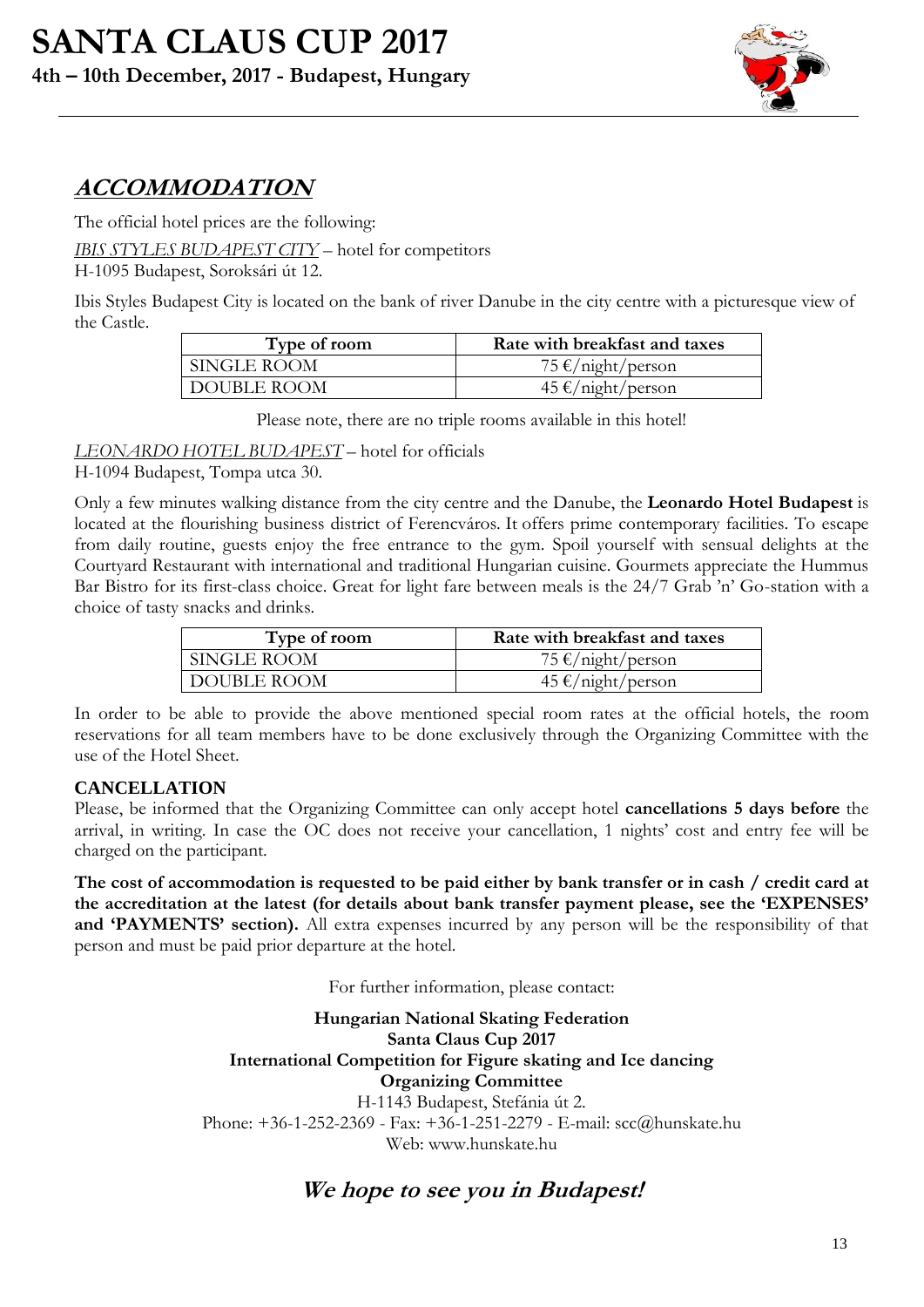

### **PRELIMINARY PROGRAM SCHEDULE** (Subject to change)

| Monday, 04 December, 2017    | 6:00 | Practice<br>Competition<br><b>FS Chicks Boys Free</b><br><b>FS Chicks Girls Free</b><br>FS Cubs Boys Free<br><b>FS Cubs Girls Free</b><br>FS Basic Novice B Boys Free<br><b>FS Basic Novice B Girls Free</b>                         |
|------------------------------|------|--------------------------------------------------------------------------------------------------------------------------------------------------------------------------------------------------------------------------------------|
| Tuesday, 05 December, 2017   | 6:00 | Practice<br>Competition<br>FS Basic Novice A Boys Free<br><b>FS Basic Novice A Girls Free</b><br><b>FS Advanced Novice Boys Short</b><br><b>FS Advanced Novice Girls Short</b>                                                       |
| Wednesday, 06 December, 2017 | 6:00 | Practice<br>Competition<br><b>FS Advanced Novice Boys Free</b><br>FS Advanced Novice Girls Free<br><b>FS Junior Ladies Short</b>                                                                                                     |
| Thursday, 07 December, 2017  | 6:00 | Practice<br>Competition<br>FS Junior Men Short<br><b>FS Junior Ladies Free</b><br><b>FS Senior Men Short</b><br><b>FS Senior Ladies Short</b>                                                                                        |
| Friday, 08 December, 2017    | 6:00 | Practice<br>Competition<br>FS Junior Men Free<br><b>FS Senior Men Free</b><br><b>FS Senior Ladies Free</b>                                                                                                                           |
| Saturday, 09 December, 2017  | 6:00 | Practice<br>Competition<br><b>ID Non-ISU Basic Novice Pattern Dance</b><br><b>ID Basic Novice Pattern Dances 1-2</b><br><b>ID Advanced Novice Pattern Dances 1-2</b><br><b>ID Junior Short Dance</b><br><b>ID Senior Short Dance</b> |
| Sunday, 10 December, 2017    | 6:00 | Practice<br>Competition<br><b>ID Non-ISU Basic Novice Free Dance</b><br><b>ID Basic Novice Free Dance</b><br><b>ID Advanced Novice Free Dance</b><br><b>ID Junior Free Dance</b><br><b>ID Senior Free Dance</b>                      |